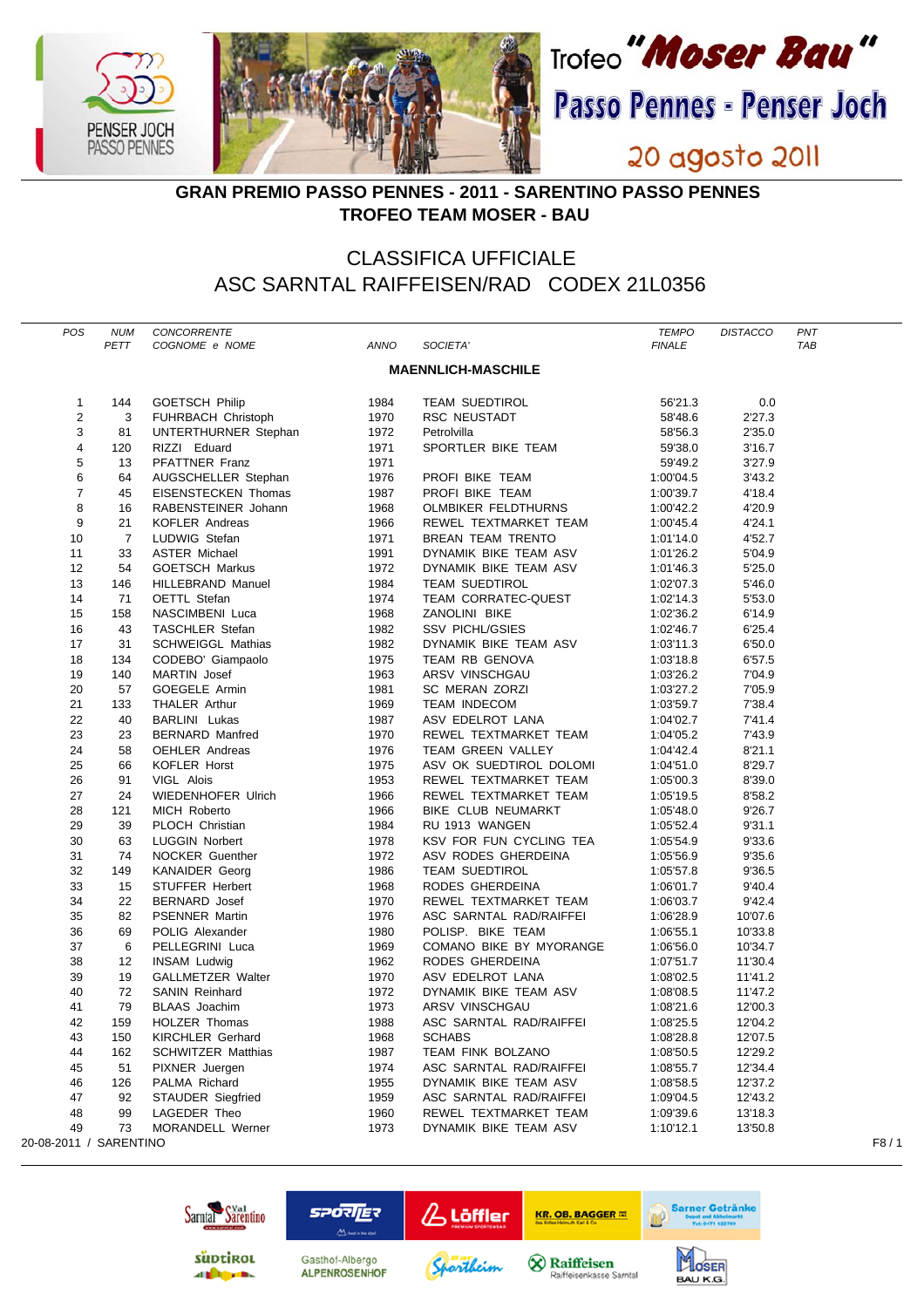| <b>POS</b>          | <b>NUM</b>                     | CONCORRENTE                            |              |                                          | <b>TEMPO</b>           | <b>DISTACCO</b>    | PNT        |  |  |
|---------------------|--------------------------------|----------------------------------------|--------------|------------------------------------------|------------------------|--------------------|------------|--|--|
|                     | PETT                           | COGNOME e NOME                         | ANNO         | SOCIETA'                                 | <b>FINALE</b>          |                    | <b>TAB</b> |  |  |
|                     |                                |                                        |              |                                          |                        |                    |            |  |  |
| 50                  | 61                             | <b>KOFLER Andreas</b>                  | 1973         | ASV EDELROT LANA                         | 1:10'35.1              | 14'13.8            |            |  |  |
| 51                  | 139                            | <b>ROGGEN Martin</b>                   | 1973         | <b>SCHABS</b>                            | 1:10'55.0              | 14'33.7            |            |  |  |
| 52                  | 132                            | <b>PROSSLINER Walter</b>               | 1962         | DYNAMIK BIKE TEAM ASV                    | 1:10'56.2              | 14'34.9            |            |  |  |
| 53                  | 97                             | <b>PICHLER Werner</b>                  | 1960         | REWEL TEXTMARKET TEAM                    | 1:10'56.8              | 14'35.5            |            |  |  |
| 54                  | 34                             | <b>GROSS Armin</b>                     | 1989         | ASC SARNTAL RAD/RAIFFEI                  | 1:11'08.4              | 14'47.1            |            |  |  |
| 55                  | 119                            | DOLZANI Thomas                         | 1980         | KSV FOR FUN CYCLING TEA                  | 1:11'34.4              | 15'13.1            |            |  |  |
| 56                  | 152                            | OBERHUBER Konrad                       | 1966         | <b>SCHABS</b><br>ASV JENESIEN SOLTNFLITZ | 1:11'36.1              | 15'14.8            |            |  |  |
| 57<br>58            | 25<br>62                       | THURNER Roland<br><b>ANICH Stephan</b> | 1968<br>1972 | <b>SYNAPSE</b>                           | 1:11'38.4<br>1:11'58.3 | 15'17.1<br>15'37.0 |            |  |  |
| 59                  | 26                             | <b>EGGER Norbert</b>                   | 1969         | ASV JENESIEN SOLTNFLITZ                  | 1:13'24.1              | 17'02.8            |            |  |  |
| 60                  | 104                            | <b>EGGER Oskar</b>                     | 1961         | ASV JENESIEN SOLTNFLITZ                  | 1:13'40.6              | 17'19.3            |            |  |  |
| 61                  | 116                            | MOSER Christian                        | 1974         | ASC SARNTAL RAD/RAIFFEI                  | 1:14'22.6              | 18'01.3            |            |  |  |
| 62                  | 100                            | <b>HUBER Peter</b>                     | 1959         | ASV JENESIEN SOLTNFLITZ                  | 1:14'23.9              | 18'02.6            |            |  |  |
| 63                  | 67                             | KOSTOLANI Christian                    | 1975         | RV MORETHANBIKE                          | 1:14'25.5              | 18'04.2            |            |  |  |
| 64                  | 163                            | <b>THALER Sigmund</b>                  | 1988         | ASC SARNTAL RAD/RAIFFEI                  | 1:14'52.7              | 18'31.4            |            |  |  |
| 65                  | 38                             | <b>EISATH Gabriel</b>                  | 1990         | A.S.C. EGGEN                             | 1:14'57.7              | 18'36.4            |            |  |  |
| 66                  | 10                             | PICHLER Karl                           | 1970         | LUESEN                                   | 1:15'01.0              | 18'39.7            |            |  |  |
| 67                  | 85                             | MARCATO Andrea                         | 1972         | REWEL TEXTMARKET TEAM                    | 1:15'07.3              | 18'46.0            |            |  |  |
| 68                  | 11                             | NIEDRIST Alexander                     | 1970         | <b>LUESEN</b>                            | 1:15'09.4              | 18'48.1            |            |  |  |
| 69                  | 41                             | TONIDANDEL David                       | 1984         | NEUMARKT                                 | 1:15'43.7              | 19'22.4            |            |  |  |
| 70                  | 141                            | <b>OEHLER Robert</b>                   | 1965         |                                          | 1:16'54.3              | 20'33.0            |            |  |  |
| 71                  | 35                             | <b>SCHIEFER Roland</b>                 | 1987         |                                          | 1:17'04.0              | 20'42.7            |            |  |  |
| 72                  | 65                             | <b>TOLL Dietmar</b>                    | 1978         | BREAN TEAM TRENTO                        | 1:18'14.0              | 21'52.7            |            |  |  |
| 73                  | 136                            | MAIRGUENTHER Johannes                  | 1995         | TEAM CORRATEC-QUEST                      | 1:19'03.0              | 22'41.7            |            |  |  |
| 74                  | 8                              | <b>GROSS Manfred</b>                   | 1962         | ASC SARNTAL RAD/RAIFFEI<br>MAX LELLI     | 1:19'21.3              | 23'00.0            |            |  |  |
| 75<br>76            | 118<br>108                     | PERGHER Matteo<br>COMI Adriano         | 1976<br>1949 | GS CASSA RISPARMIO BZ                    | 1:19'47.0              | 23'25.7<br>23'27.1 |            |  |  |
| 77                  | 117                            | PICHLER Andreas                        | 1973         | DYNAMIK BIKE TEAM ASV                    | 1:19'48.4<br>1:19'54.5 | 23'33.2            |            |  |  |
| 78                  | 87                             | <b>WIESER Kurt</b>                     | 1973         | ASV JENESIEN SOLTNFLITZ                  | 1:21'04.5              | 24'43.2            |            |  |  |
| 79                  | 129                            | MESSMANN Kuno                          | 1944         | <b>TEAM CORRATEC-QUEST</b>               | 1:21'05.2              | 24'43.9            |            |  |  |
| 80                  | 30                             | FONTANA Roland                         | 1982         | <b>RITTEN</b>                            | 1:21'51.2              | 25'29.9            |            |  |  |
| 81                  | 161                            | <b>THALER Winfried</b>                 | 1991         | ASC SARNTAL RAD/RAIFFEI                  | 1:21'51.8              | 25'30.5            |            |  |  |
| 82                  | 131                            | <b>MITTERER Werner</b>                 | 1975         | DYNAMIK BIKE TEAM ASV                    | 1:22'21.9              | 26'00.6            |            |  |  |
| 83                  | 90                             | <b>MOSER Richard</b>                   | 1959         | ASC SARNTAL RAD/RAIFFEI                  | 1:26'36.4              | 30'15.1            |            |  |  |
| 84                  | 138                            | MAIRGUENTHER Thomas                    | 1964         | TEAM CORRATEC-QUEST                      | 1:26'51.6              | 30'30.3            |            |  |  |
| 85                  | 60                             | LUDWIG Gerhard                         | 1974         | BREAN TEAM TRENTO                        | 1:27'05.8              | 30'44.5            |            |  |  |
| 86                  | 128                            | <b>KOFLER Werner</b>                   | 1961         | BIKE CLUB NEUMARKT                       | 1:28'03.4              | 31'42.1            |            |  |  |
| 87                  | 89                             | <b>HOLZER Walter</b>                   | 1954         | ASC SARNTAL RAD/RAIFFEI                  | 1:28'31.8              | 32'10.5            |            |  |  |
| 88                  | 93                             | <b>ARMAN Florio</b>                    | 1953         | A.S. GIRO DOLOMITI                       | 1:35'33.7              | 39'12.4            |            |  |  |
| 89                  | 17                             | <b>HOLZMANN Norbert</b>                | 1964         | ASC SARNTAL RAD/RAIFFEI                  | 1:36'56.4              | 40'35.1            |            |  |  |
| 90                  | 130                            | SOZZI Silvano                          | 1941         | AMICI UDACE TN                           | 1:47'34.4              | 51'13.1            |            |  |  |
| 91                  | 125                            | <b>AGNOLIN Franco</b>                  | 1958         | <b>BIKE CLUB NEUMARKT</b>                | 1:48'17.2              | 51'55.9            |            |  |  |
|                     |                                | <b>ISCRITTI</b><br>97<br>.             |              |                                          |                        |                    |            |  |  |
|                     |                                | 0<br>NON PARTITI<br>$\sim$             |              |                                          |                        |                    |            |  |  |
|                     |                                |                                        |              |                                          |                        |                    |            |  |  |
|                     |                                | 5<br>NON ARRIVATI                      |              |                                          |                        |                    |            |  |  |
|                     | 52                             | <b>KLUGE Christoph</b>                 | 1980         | SVR RADSTUDIO INNSBRUCK                  |                        |                    |            |  |  |
|                     | 53                             | NICOLUSSI Juran                        | 1973         | REWEL TEXTMARKET TEAM                    |                        |                    |            |  |  |
|                     | 77                             | GIOVANNINI Matteo                      | 1978         | <b>BREAN TEAM TRENTO</b>                 |                        |                    |            |  |  |
|                     | 122                            | <b>SCARIAN Carlo</b>                   | 1962         | MAX LELLI                                |                        |                    |            |  |  |
|                     | 124                            | <b>KNOLSEISEN Christian</b>            | 1971         | DYNAMIK BIKE TEAM ASV                    |                        |                    |            |  |  |
|                     |                                | SQUALIFICATI<br>$\mathbf{1}$<br>$\sim$ |              |                                          |                        |                    |            |  |  |
|                     | 42                             | <b>GUFLER Alexander</b>                | 1983         | <b>TEAM SUEDTIROL</b>                    |                        |                    |            |  |  |
|                     |                                |                                        |              | <b>WEIBLICH-FEMMINILE</b>                |                        |                    |            |  |  |
|                     |                                |                                        |              |                                          |                        |                    |            |  |  |
| 1                   | 203                            | HAHN Jacqueline                        | 1991         | KUOTA SPEED KUEENS                       | 1:08'11.6              | 0.0                |            |  |  |
| $\overline{2}$<br>3 | 207<br>205                     | <b>ILMER Marina</b><br>HOBER Alexandra | 1975         | ARSV VINSCHGAU<br>DYNAMIK BIKE TEAM ASV  | 1:08'30.0              | 18.4               |            |  |  |
| 4                   | 208                            | <b>EGGER Martina</b>                   | 1974<br>1978 | ASV EDELROT LANA                         | 1:10'00.2<br>1:10'45.6 | 1'48.6<br>2'34.0   |            |  |  |
| 5                   | 202                            | <b>FENNEL Esther</b>                   | 1981         | KOGA LADIES CENTRAL RHE                  | 1:12'25.0              | 4'13.4             |            |  |  |
| 6                   | 209                            | <b>WEGMANN Claudia</b>                 | 1974         | ASV JENESIEN SOLTNFLITZ                  | 1:12'27.9              | 4'16.3             |            |  |  |
| $\overline{7}$      | 200                            | KALTENHAUSER Barbara                   | 1977         | CORRATEC WORLD TEAM                      | 1:17'31.1              | 9'19.5             |            |  |  |
| 8                   | 211                            | LUCCHETTA Manuela                      | 1962         | REWEL TEXTMARKET TEAM                    | 1:20'12.7              | 12'01.1            |            |  |  |
|                     | 20-08-2011 / SARENTINO<br>F8/2 |                                        |              |                                          |                        |                    |            |  |  |